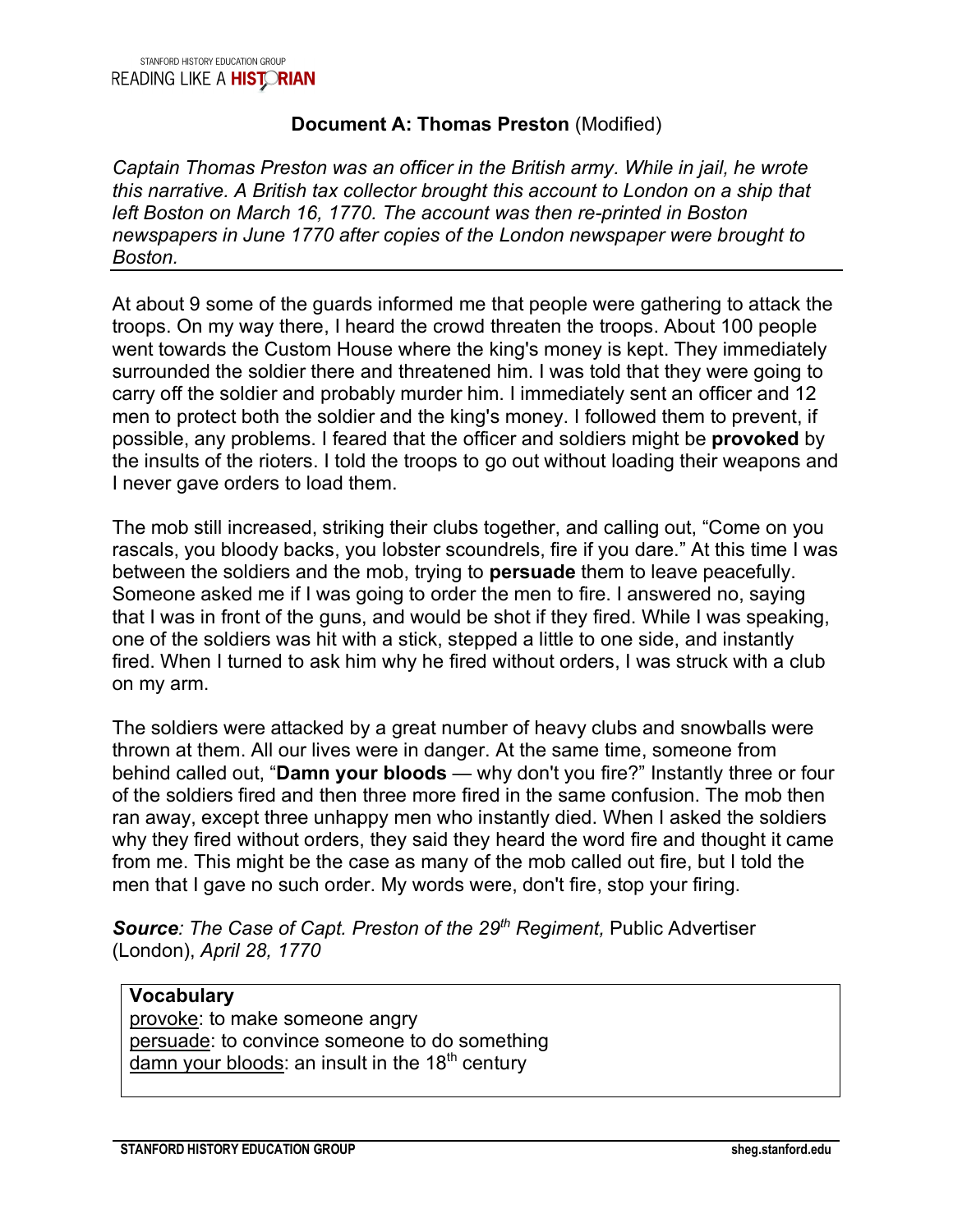## **Document B: Samuel Drowne** (Modified)

*On March 12, 1770, Boston residents held a town meeting, which was how local government decisions were made. At the meeting, the colonists appointed a committee to produce an account of what happened March 5th to send to officials in London because they wanted to influence the way the events of March 5th were portrayed. Drowne was one of 96 residents of Boston to give sworn testimony to justices of the peace about what happened between the British soldiers and residents of Boston. These accounts were taken by ship to London on April 1, 1770.* 

Samuel Drowne of Boston, of lawful age, testified that about nine o'clock of the evening of the fifth day of March he saw about 14 or 15 soldiers of the 29th regiment, some were armed with swords or bayonets, others with clubs or fireshovels. They came upon the people of the town and abused some and violently assaulted others. Most of the townspeople did not even have a stick in their hands to defend themselves.

Most of the soldiers went to King Street. Drowne followed them, and saw them fighting with people there. Drowne thought that there were no more than a dozen people there. When the soldiers arrived, most of the people left. Some of them were first assaulted by the soldiers. Then the soldiers went towards the main guard house. At the same time, five soldiers and a corporal armed with guns came out of the guard house. By this time, there were two hundred people on King Street.

Drowne saw Captain Preston, whom he knew well, with a number of soldiers armed with guns near the Custom House. Drowne believed that most of the crowd left after seeing the armed soldiers. No more than twenty or thirty remained on King Street. Those who remained were mostly sailors and other persons who were poorly dressed.

Several of them dared the soldiers to fire. Drowne then heard Capt. Preston say to the soldiers, "Damn your bloods! Why don't you fire?" The soldiers did not listen and Preston immediately said "Fire." The soldiers fired randomly.

*Source: Summary of the sworn testimony of Samuel Drowne, March 16, 1770.*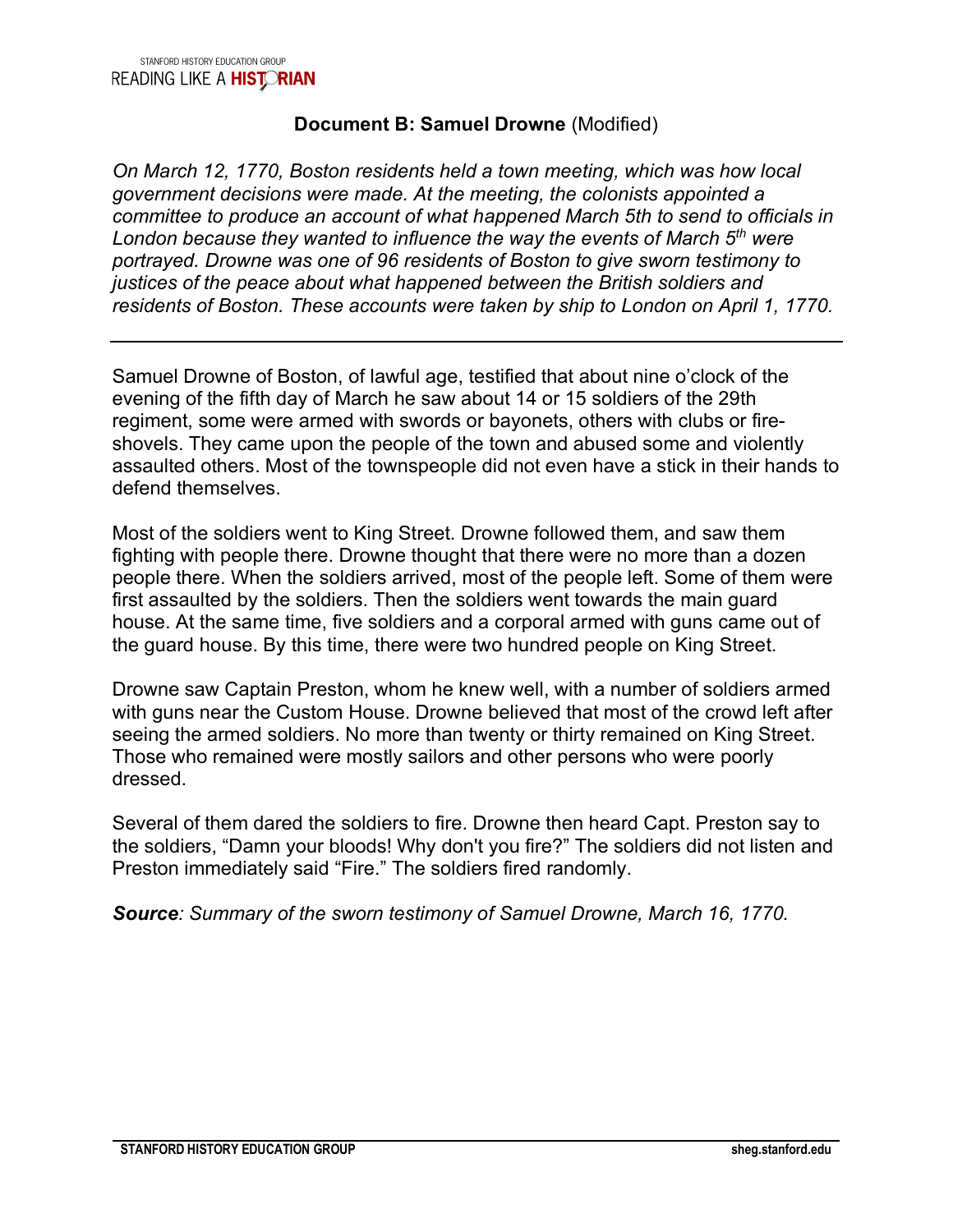# **Boston Massacre Images**

| Image 1                                                                   |
|---------------------------------------------------------------------------|
| What do you see in this image?                                            |
|                                                                           |
|                                                                           |
|                                                                           |
|                                                                           |
|                                                                           |
| What evidence does it provide about what happened at the Boston Massacre? |
|                                                                           |
|                                                                           |
|                                                                           |
|                                                                           |
|                                                                           |
|                                                                           |
| Image 2                                                                   |
| What do you see in this image?                                            |
|                                                                           |
|                                                                           |
|                                                                           |
|                                                                           |
|                                                                           |
| What evidence does it provide about what happened at the Boston Massacre? |
|                                                                           |
|                                                                           |
|                                                                           |
|                                                                           |
|                                                                           |
|                                                                           |
|                                                                           |
| How is Image 2 similar to Image 1?                                        |
|                                                                           |
|                                                                           |
|                                                                           |
|                                                                           |
| How is Image 2 different from Image 1?                                    |
|                                                                           |
|                                                                           |
|                                                                           |
|                                                                           |
|                                                                           |
|                                                                           |
|                                                                           |
|                                                                           |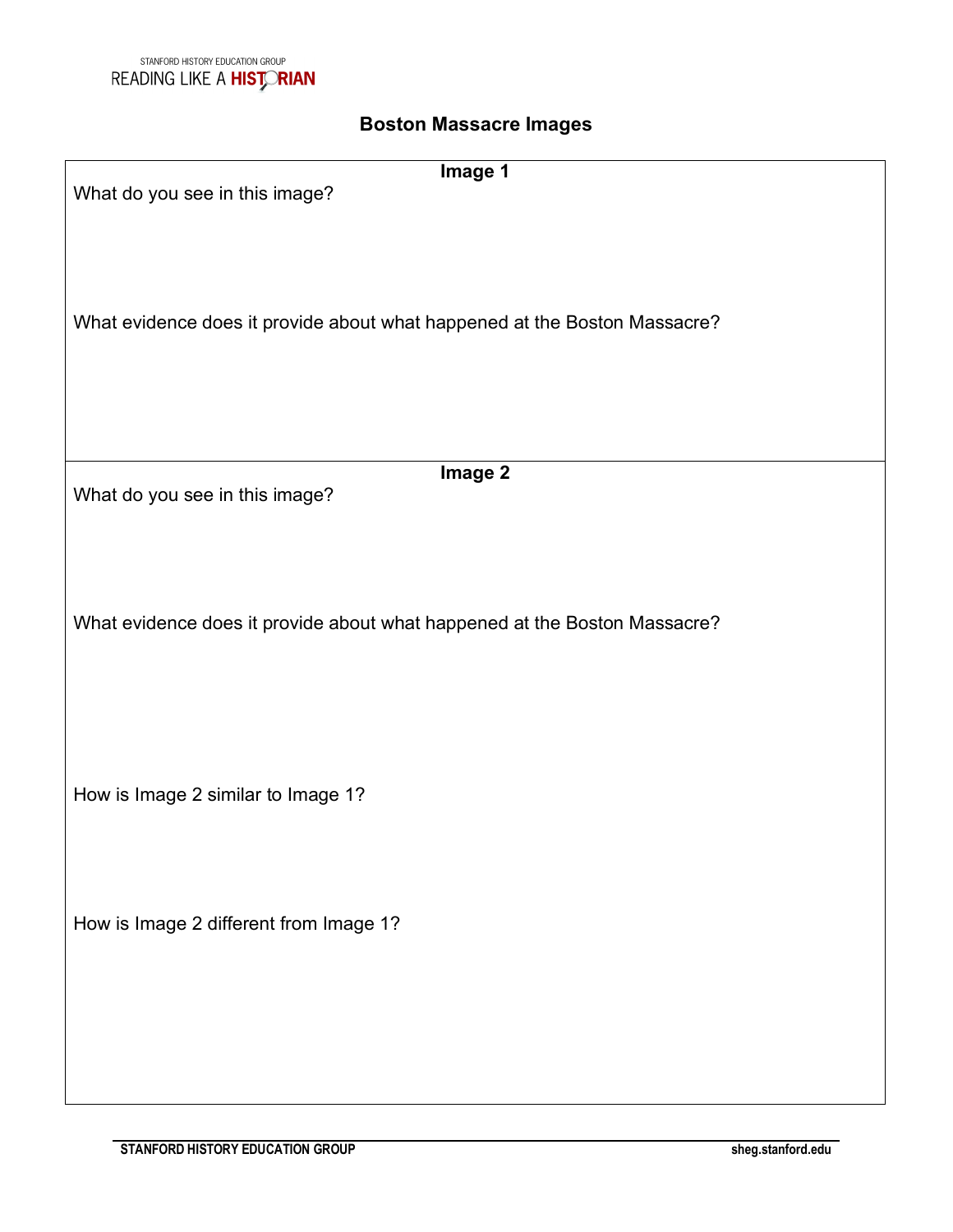# **Boston Massacre**

| <b>Document A</b>                                                                                                            |
|------------------------------------------------------------------------------------------------------------------------------|
| <b>Sourcing</b> (Answer these questions before reading the document.)<br>1) Who was Thomas Preston?                          |
| 2) When was it written?                                                                                                      |
| 3) Why was it written?                                                                                                       |
| 4) What do you predict this document will say?                                                                               |
|                                                                                                                              |
| <b>Close Reading</b><br>5) According to this document, what happened at the Boston Massacre?                                 |
| 6) According to this document, who was responsible for the Boston Massacre?                                                  |
| Corroboration<br>7) How is this account similar or different from the accounts provided by the two images?                   |
|                                                                                                                              |
| <b>Reliability</b><br>8) How trustworthy is this account of what happened at the Boston Massacre? Explain your<br>reasoning. |
|                                                                                                                              |